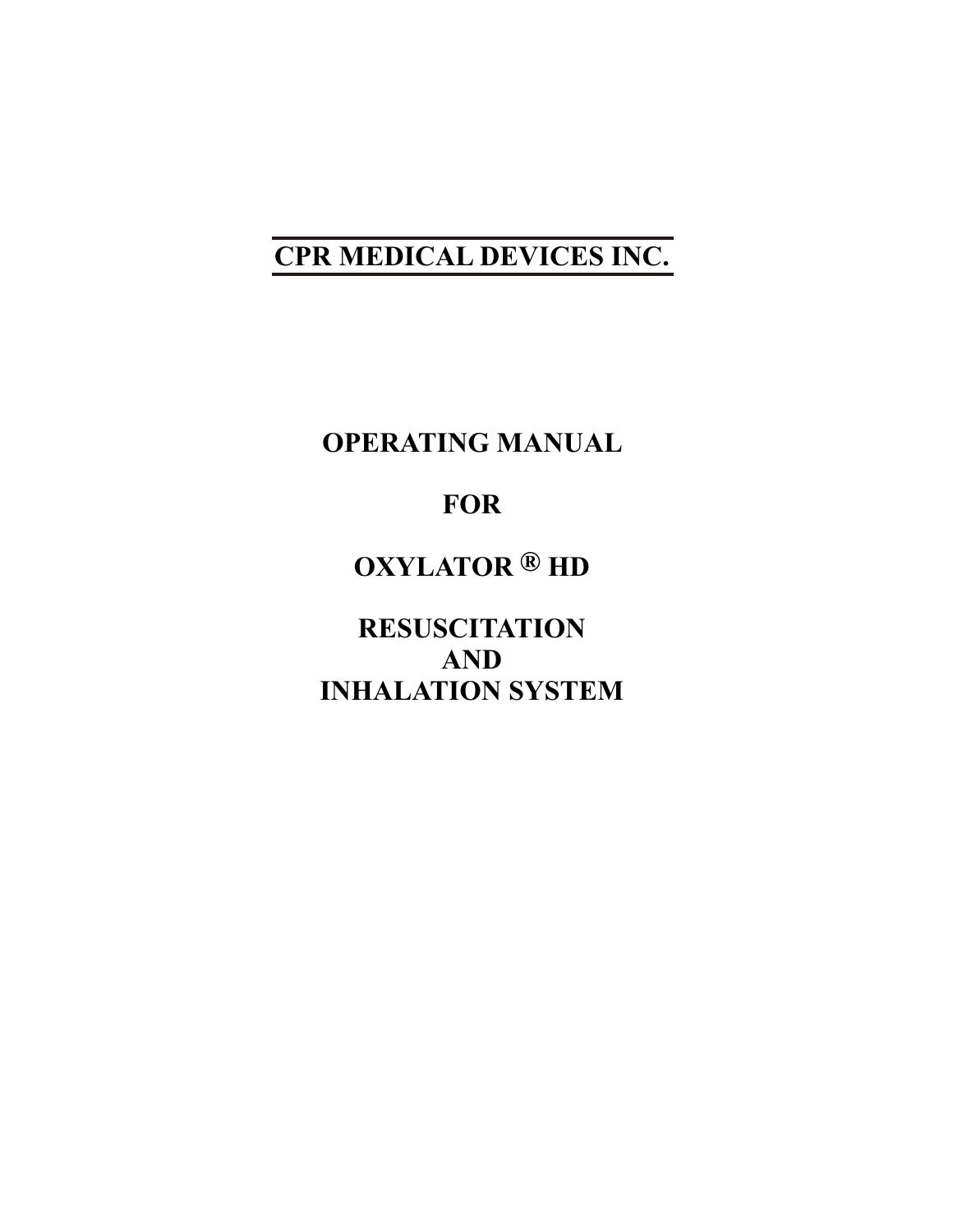**Symbols used in the Operating Manual for the OXYLATOR HD ® and/or on the OXYLATOR HD unit: ®**

# **WARNING ! Do not use grease or oil! Do not use near open flames or while smoking!** AVE  $115^\circ$ Ć **Do not use a wrench! Do not autoclave! Oxygen Release Button SN** Serial Number  $O<sub>2</sub>$ INH **Inhalator Button Caution! Warning! Consult accompanying documentation!** The OXYLATOR  $\mathcal{B}$  HD contains patented technology developed by CPR Medical Devices Inc., 161 Don Park Road, Markham, Ontario, L3R 1C2, Canada,

U.S. Patent No. 5,230,330 Global patents and further U.S. patents pending

The OXYLATOR  $^{\circledR}$  HD Operating Manual is published by CPR Medical Devices Inc., Vol. I, 1/2008Applies to Series "Q" (fourth character of serial number)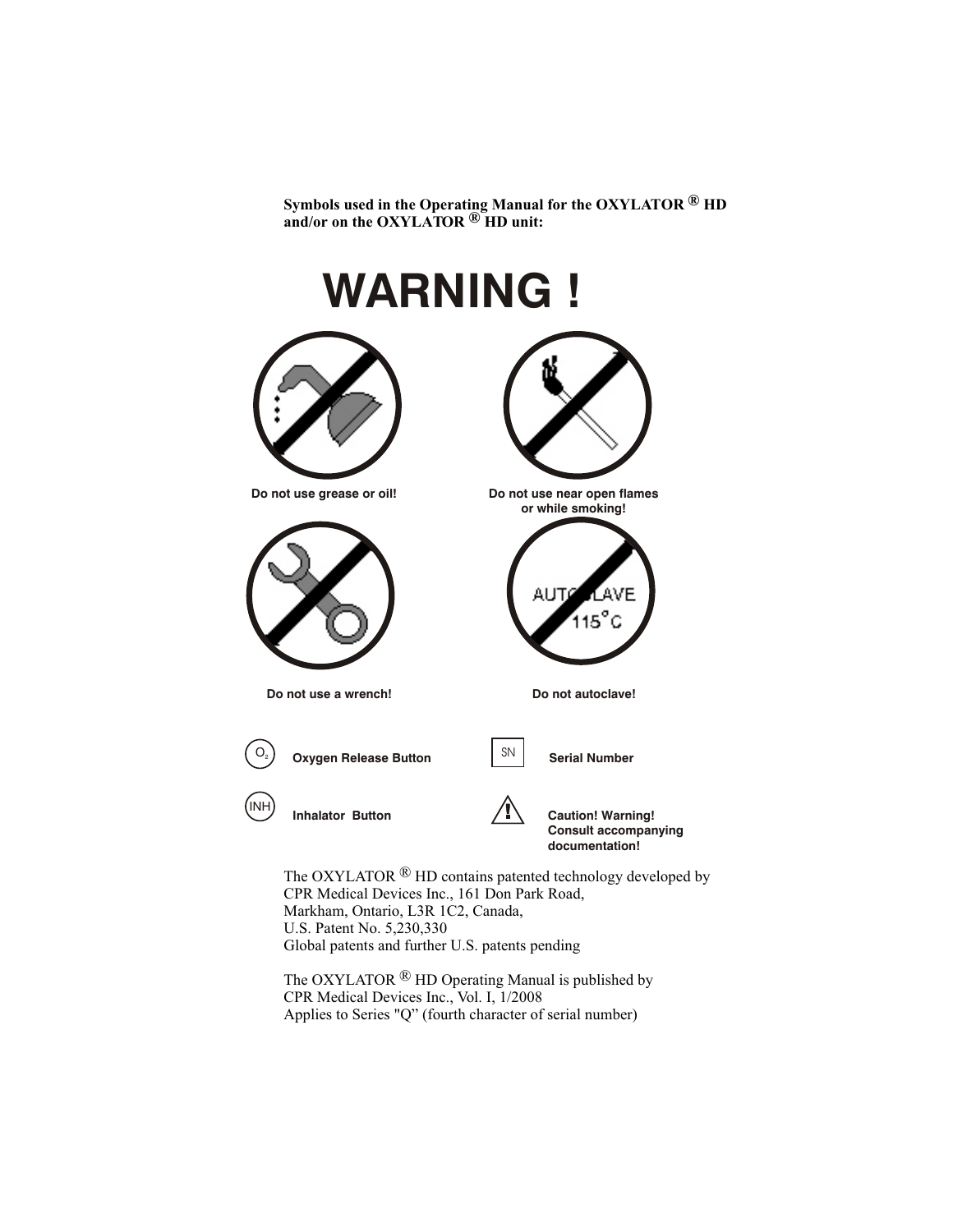#### **TABLE OF CONTENTS**

#### Page

|                                                                      | 3      |
|----------------------------------------------------------------------|--------|
|                                                                      | 4, 5   |
| Section 2 --- Technical Description and Features ---------------     | 6, 7   |
| OXYLATOR <sup>®</sup> HD Components (Diagram) ---------------------- | 8,9    |
|                                                                      | 10     |
|                                                                      | 11     |
| Section 5 --- Cleaning and Disinfecting ---------------------------  | 12, 13 |
|                                                                      | 14     |
|                                                                      | 14     |
|                                                                      | 15     |



 **CAUTION: Federal (USA) law restricts this device to sale by or on the order of a physician.**

> CE 0120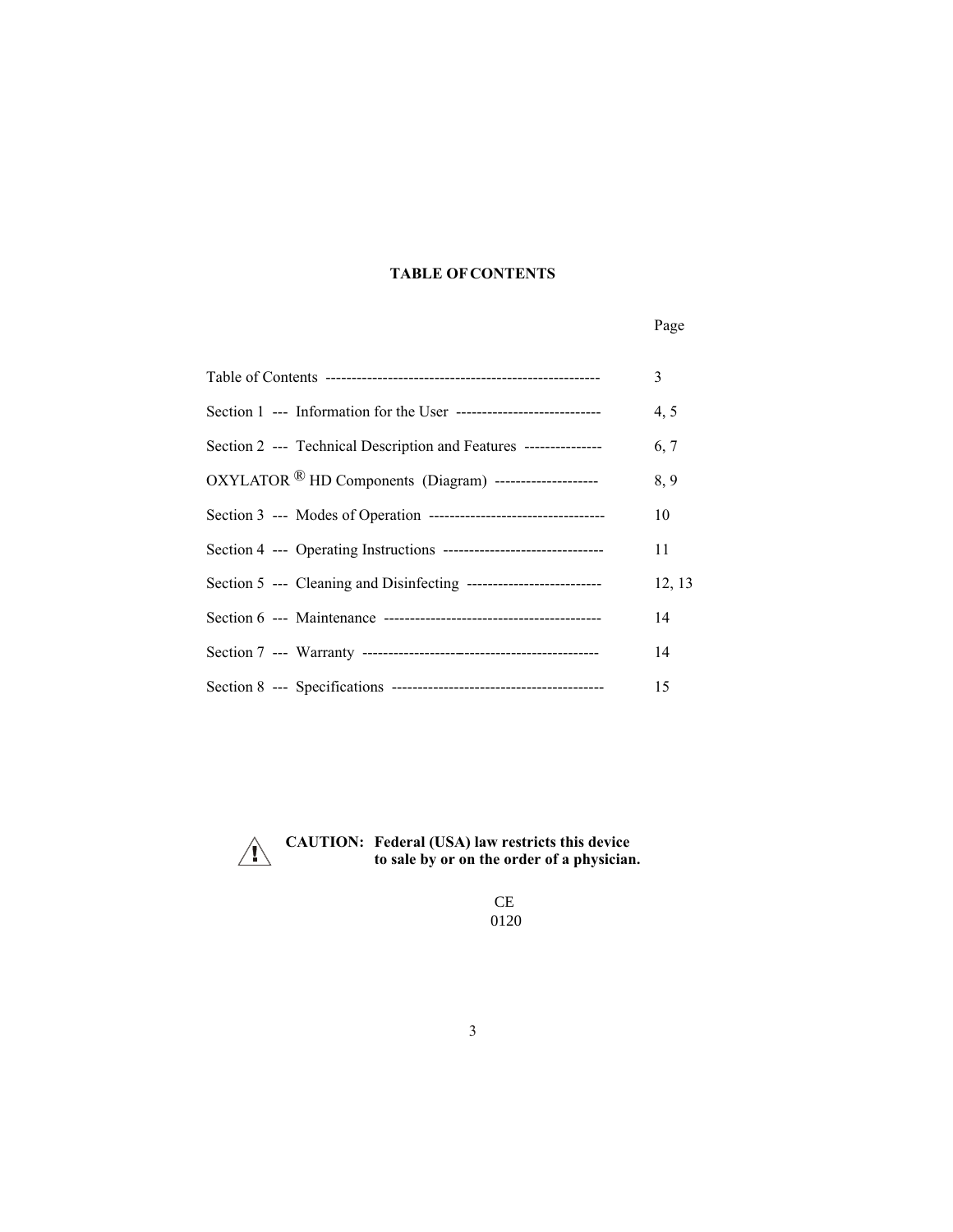#### **SECTION 1...**

#### INFORMATION FOR THE USER

-------------------------------------------

#### **Indication for Use:**

The OXYLATOR  $\mathbb{R}$  HD is an oxygen powered resuscitator intended to provide emergency ventilatory support for individuals weighing more than 10 kg (22 pounds). Ventilation may be performed using a mask or an endotracheal tube.



- The OXYLATOR  $\mathbb{B}$  HD should be used only by individuals who have adequate training in CPR techniques and the operation of oxygen powered resuscitators.
- Do not use any type of one-way valve between the OXYLATOR  $\mathbb{R}$  HD and the patient; Its use will cause the system to malfunction.
- Do not expose the OXYLATOR  $\mathbb{B}$  HD to MRI (magnetic resonance imaging) environments.
- $\mathscr{D}$  Do not use grease or oil on the OXYLATOR  $\mathscr{D}$  HD for any reason.
- Do not use the OXYLATOR  $^{\circledR}$  HD in oxygen deficient atmospheres or near open flames.  $\oslash$

Ø

- Do not autoclave the OXYLATOR <sup>®</sup> HD.
- Ensure that the OXYLATOR  $\mathcal{R}$  HD is completely dry before exposing it to freezing conditions. Liquid or water in valves may cause them to malfunction in freezing conditions. See Section 5: Cleaning and Disinfecting, pages 12 & 13.
- Do not smoke while using the OXYLATOR  $\bigcirc$  HD or any other oxygen equipment.  $\varphi$
- Do not use wrenches or any other tools on the OXYLATOR  $\bigcirc$  HD. Hand-tighten all parts including the hose while connecting or disconnecting it to the unit.
- Do not dismantle or attempt to remove any components other than those required for routine cleaning. Any tampering with the  $OXYLATOR$ <sup>( $\&$ )</sup> HD may cause the unit to malfunction, and will automatically void the warranty.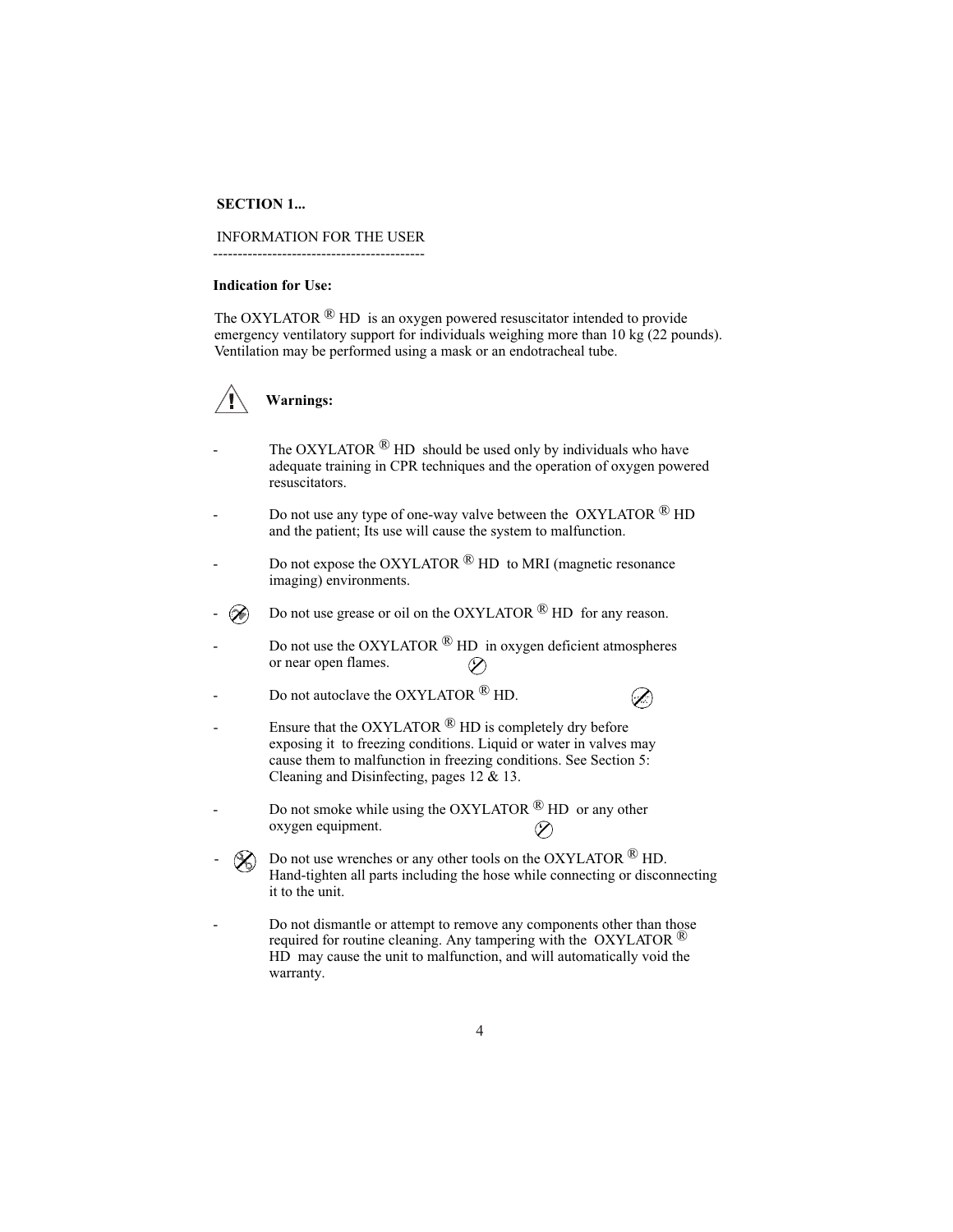# **Precautions:**

- The OXYLATOR  $\overset{\circ}{\mathbb{B}}$  HD should be connected to a pressurized source supplying a minimum constant flow of 30 litres per minute and between 45 psig to 80 psig or 3.0 bar to 5.5 bar.
- When an operator observes an abnormally long inspiratory phase (greater than 2 seconds in adults and greater than 1 second in a child), the  $OXYLATOR  $\bigcirc$  HD should only be used in manual mode and the inspi$ ratory phase restricted to approximately 2 seconds for an adult and 1 second for a child. See page 10, 1.
- When ventilating an intubated patient, higher pressure release settings may be required. Select a pressure setting of  $20 \text{ cm H}<sub>2</sub>O$  to start and adjust if necessary.
- An audible, rapid clicking sound or buzzing sound and rapid movement of the tip of the main valve indicates airway obstruction. Clear the airway, and then resume the ventilation procedure.
- The OXYLATOR  $\mathbb{B}$  HD should be subjected to high level cold disinfection or boiling water after each patient use.
- Replace the filter after each patient use and/or if the valve becomes contaminated with vomitus during a CPR attempt.
- Please review and follow the instructions and observe the warnings in this manual before using the OXYLATOR  $\mathbb{B}$  HD
- If the use or operation of the OXYLATOR  $\bigcirc$  HD is unclear, contact your dealer or agent for clarification.
- The OXYLATOR  $\mathcal{B}$  HD is a resuscitation management system and should not be used as an unattended automatic ventilator.
- When several OXYLATOR  $\mathbb{R}$  HD are cleaned simultaneously, assure that the serial number on the valve (8) and the pressure release selector (10) match when reassembling the unit. See Section 5, Cleaning and Disinfecting, pages 12 & 13.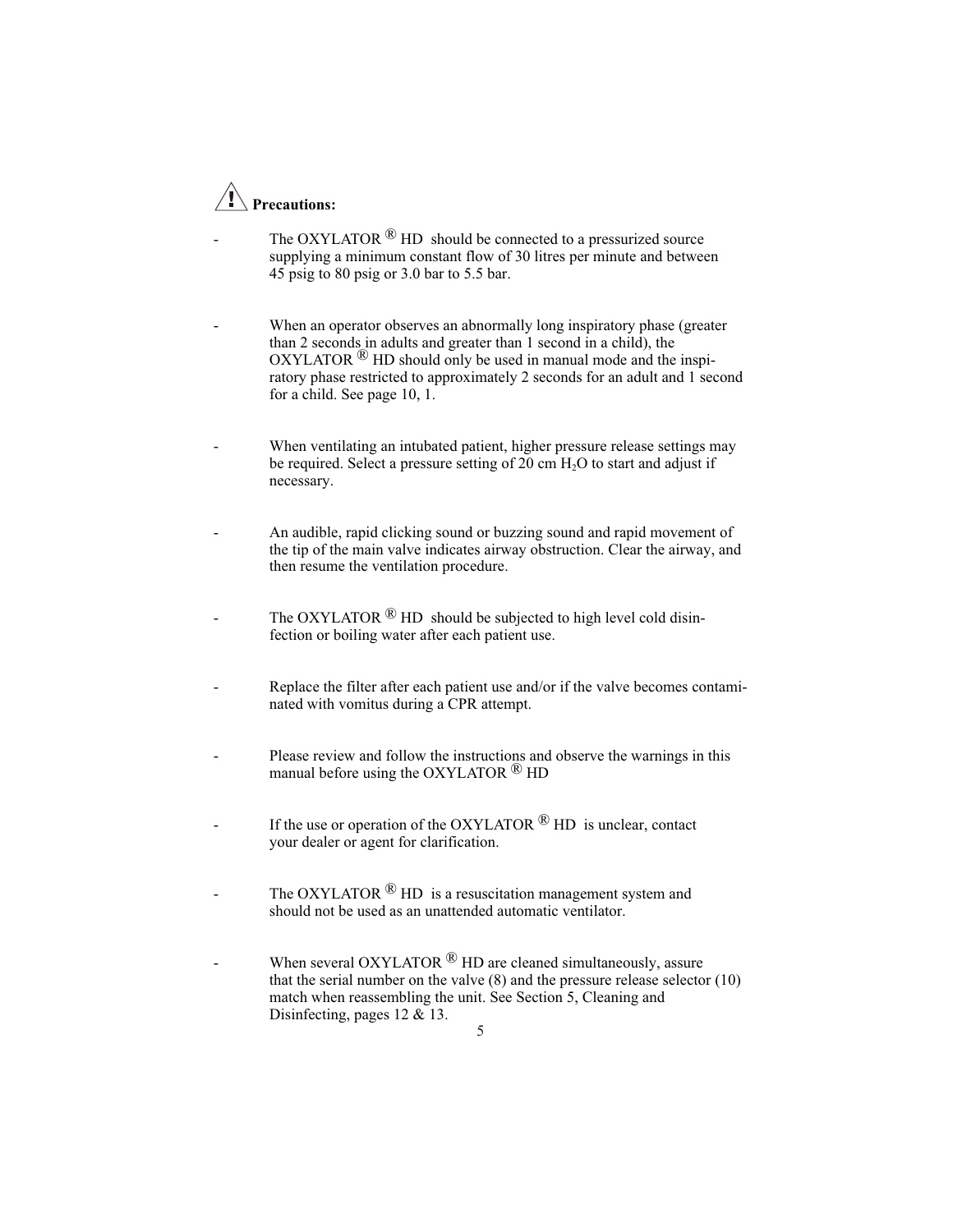#### **SECTION 2...**

#### TECHNICAL DESCRIPTION AND FEATURES

---------------------------------------------------------------

#### **Description:**

The OXYLATOR  $\mathbb{B}$  HD is an oxygen powered resuscitator/ inhalator which requires no power source (i.e. battery) other than the supply of compressed oxygen in an appropriate cylinder or wall outlet.

The oxygen supply hose of the OXYLATOR  $^{\circledR}$  HD should be connected to its pressurized source supplying a minimum constant flow of 30 litres per minute and between 45 psig to 80 psig or 3.0 bar to 5.5 bar. During the continuous cycling mode, the inspiratory flow of oxygen will be initiated upon complete, continuous depression of the OXYGEN RELEASE BUTTON. A sensing chamber in the OXYLATOR  $\mathbb{R}$ HD allows airway pressure to increase to the maximum limit set, at which point the system shuts off the inspiratory flow, allowing passive exhalation to take place.

Upon sensing the completion of the exhalation phase, the valve automatically resets and allows the inspiratory flow to start a new cycle.

Cycling continues as long as required, provided the OXYLATOR  $\mathbb{R}$  HD is connected to pressurized oxygen and its OXYGEN RELEASE BUTTON is continuously, fully depressed.

The inhalation mode is activated by rotating the INHALATOR KNOB counterclockwise allowing the oxygen flow to be mixed with ambient air with a patient's own inspiratory effort. The flow in the inhalation mode vents out of the valve and does not subject the patient's airway to any pressurization, permitting patients to breathe unassisted.

If a return to automatic cycling mode is needed, full and continuous depression of the OXYGEN RELEASE BUTTON is required. This automatically overrides the inhalation mode.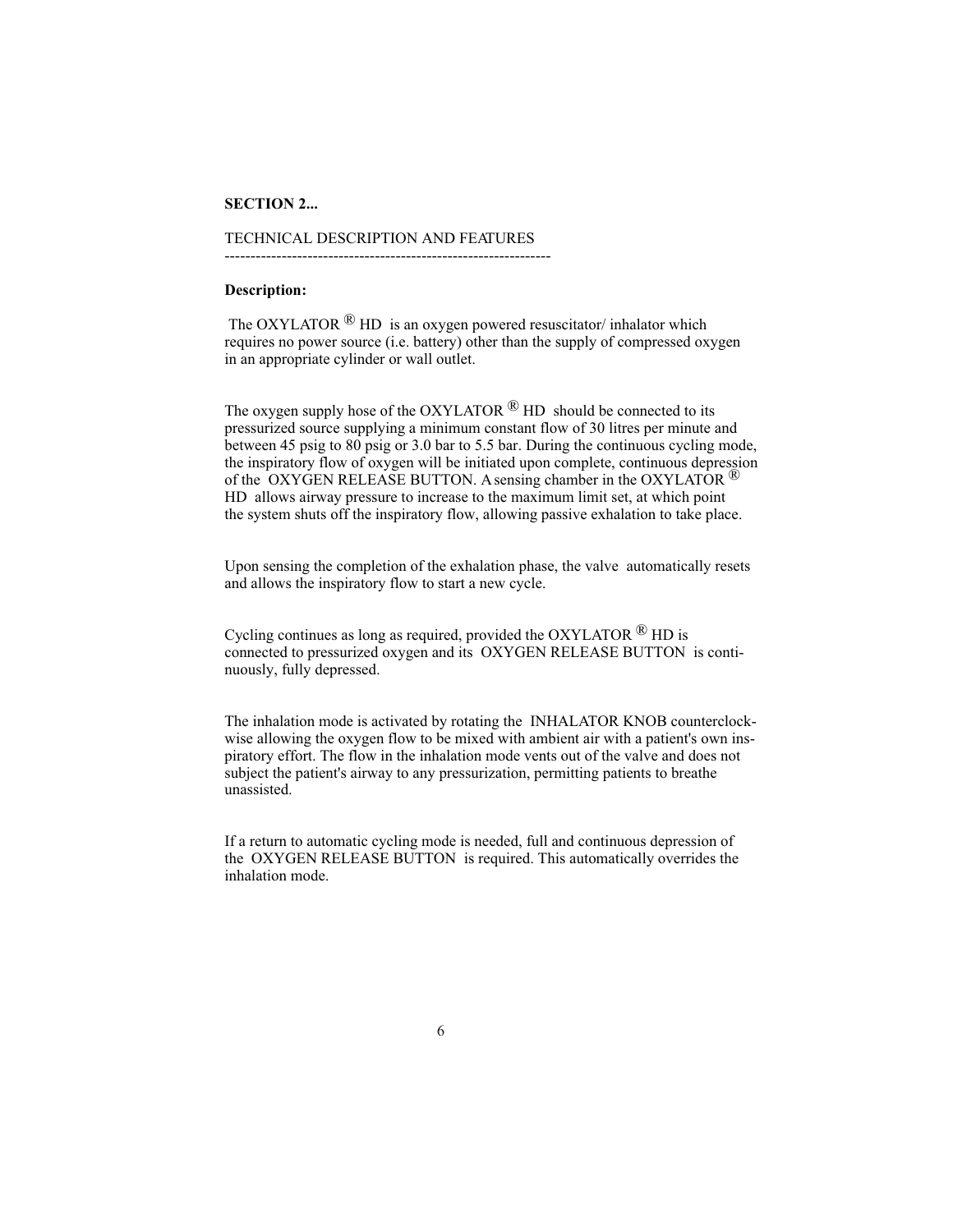#### **Features:**

- Meets ISO 10651-5:2006, Resuscitators Intended for Use with Humans
- Meets American Heart Association Guidelines 2000 for Cardiopulmonary Resuscitation and Emergency Cardiovascular Care. Part 6: Advanced Cardio-Vascular Life Support, Section 3: "Adjuncts for Oxygenation, Ventilation, And Airway Control".
- Extremely light-weight, impact resistant and durable
- Simple to learn
- Easy to use
- Single use, quick change filter element
- Few moving parts, minimal maintenance required
- Adjustable airway pressure limiting from 15 cm to 30 cm of  $H<sub>2</sub>O$
- Constant maximum flow rate of 30 litres per minute
- Manual and continuous cycling
- Built-in inhalator capability
- Compatible with oxygen supply tanks and regulators supplying between 45 and 80 psig inlet pressure and constant minimum flow rate of 30 litres per minute
- Hold-down oxygen release mechanism
- PEEP capability
- Eliminates the risk of "air trapping" or "stacked breath"
- FIO<sub>2</sub> of 1.0 during resuscitation
- Oxygen powered, no waste of  $O_2$  supply for operation
- Audible and visual indication of airway obstruction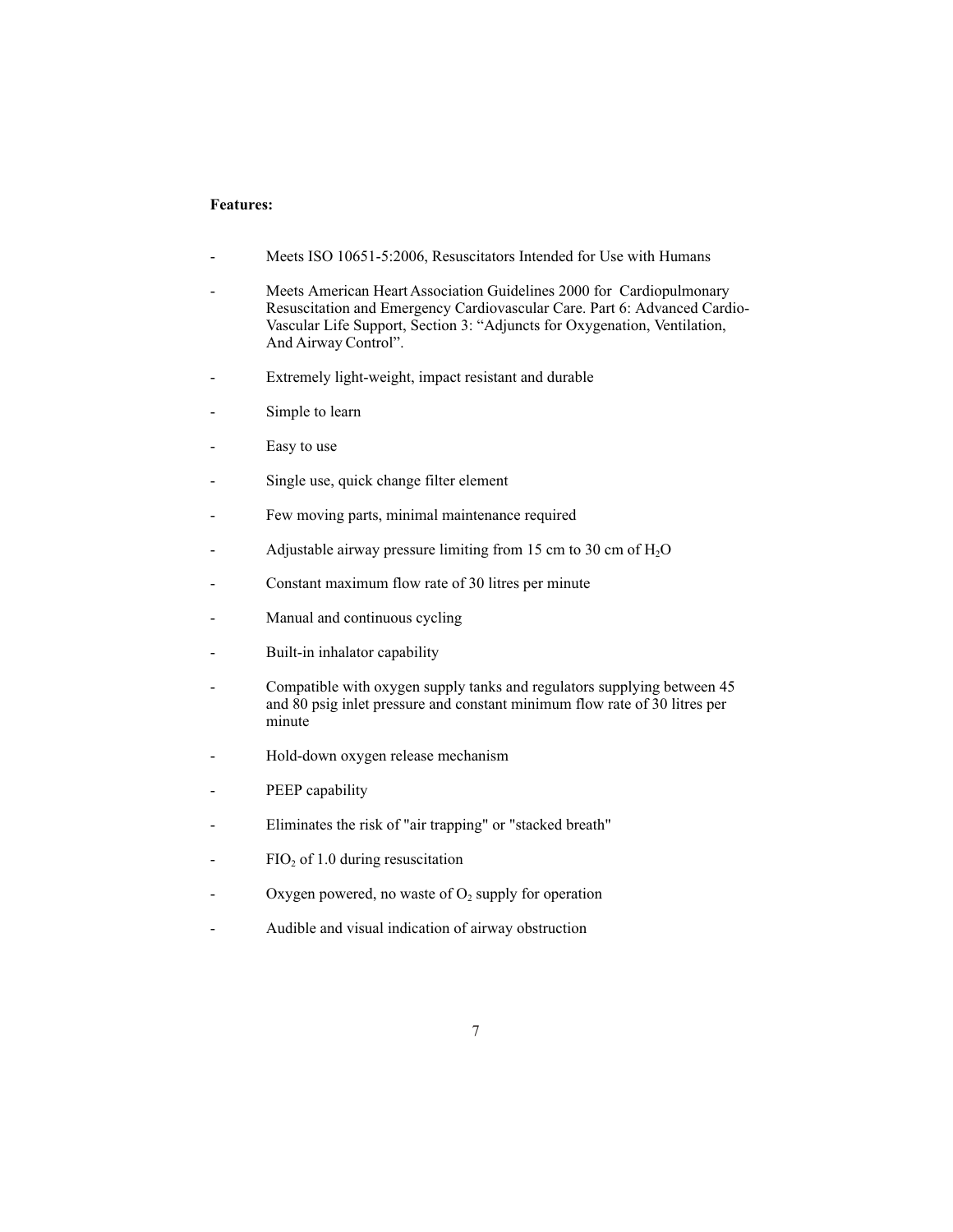### **OXYLATOR \* HD COMPONENTS**









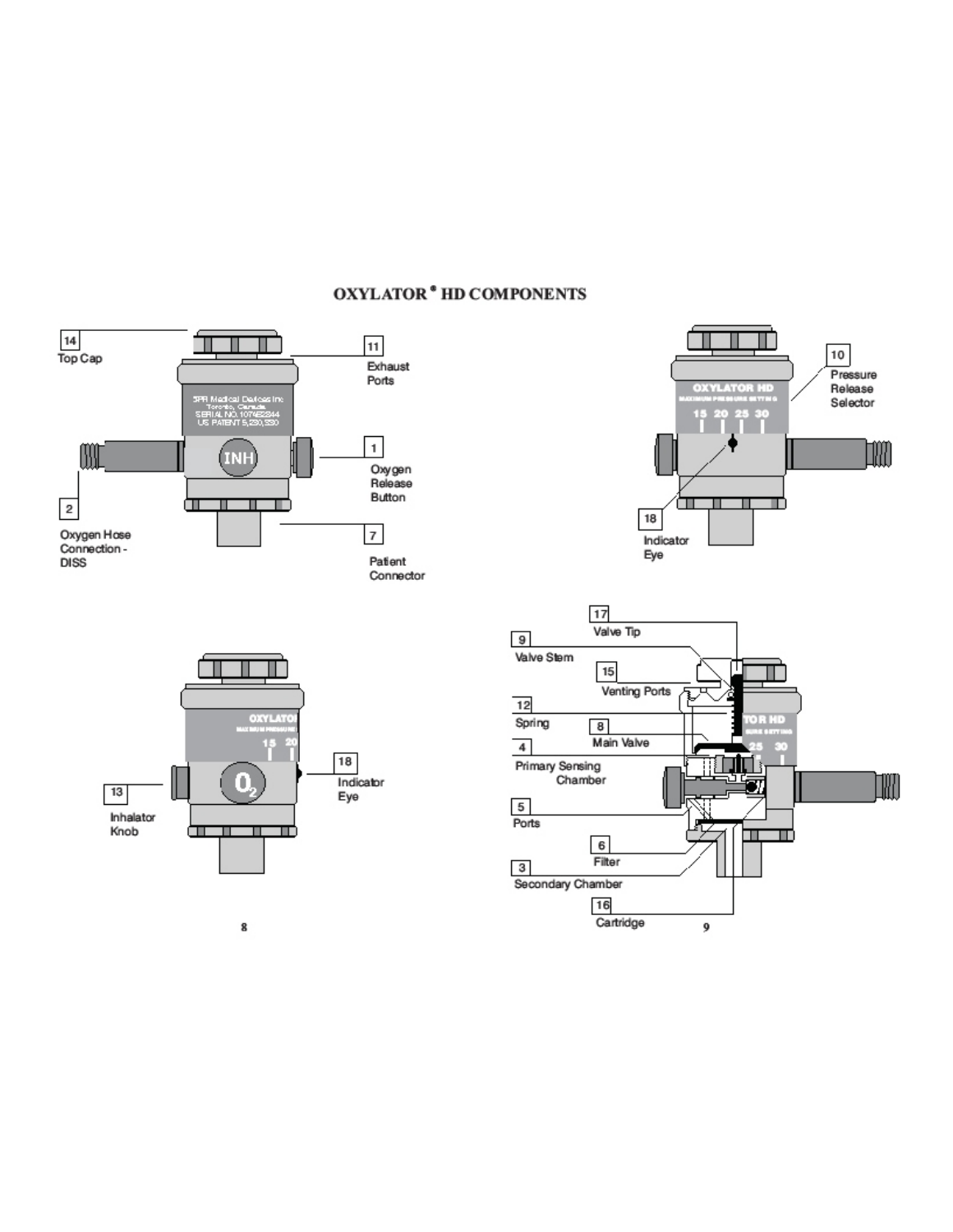#### **SECTION 3...**

#### FOUR MODES OF OPERATION OF THE OXYLATOR  $^{\circledR}$  HD

 $-$ 

- 1. **MANUALLY ACTIVATED CYCLE FOR NON BREATHING PATIENT** The inhalator knob (13) is closed. Inspiratory flow can be initiated for a single cycle by depressing the oxygen release button (1) and holding it down until the  $\overrightarrow{OXYLATOR}$ <sup>®</sup> HD releases at the end of the inspiratory phase, or until chest expansion is considered sufficient for adequate ventilatory exchange and the oxygen release button (1) is let go. Passive exhalation will then take place. The inspiratory phase should be restricted to 2 seconds in an adult and 1 second in a child. The level of pressure release is set by rotating the pressure release selector (10) to the desired value. A new inspiratory cycle can then be initiated by depressing the oxygen release button (1) once again upon completion of exhalation. **This mode will not maintain a baseline pressure (PEEP) and** upon complete exhalation the airway pressure will be at  $0 \text{ cm H}_2\text{O}$ . The  $\overrightarrow{OXYLATOR}$ <sup>®</sup> HD will cycle as in "continuous mode" if the oxygen release button (1) is held depressed constantly as in mode 2.
- 2. **CONTINUOUS CYCLE WITH BASELINE PRESSURE (PEEP) FOR NON BREATHING PATIENT** - **(should only be engaged when the inspiratory time does not exceed 2 seconds in an adult or 1 second in a child)** The inhalator knob (13) is closed. The system will cycle continuously when the oxygen release button (1) is either continually depressed or held down and then rotated clockwise to seal and activate oxygen flow. This function overrides the inhalation mode automatically. The  $OXYLATOR \n\otimes HD$  will cycle from an inspiratory to expiratory cycle maintaining positive airway pressure throughout the cycle with a baseline pressure (PEEP) value of 2 to 4 cm  $H<sub>2</sub>O$ . The system will end the inspiratory cycle upon reaching the preset maximum airway pressure level indicated by the pressure release selector (10). This allows unassisted passive exhalation to take place until the expiratory flow diminishes to a level of 2 to 4 cm H<sub>2</sub>O PEEP. Then, OXYLATOR  $\overline{^{(8)}}$  HD will automatically start a new inspiratory cycle. When an operator observes an abnormally long inspiratory phase (greater than 2 seconds in an adult or greater than 1 second in a child), the  $OXYLATOR$ <sup> $\circledR$ </sup> HD should only be used in manually activated cycles. See mode 1.
- 3. **MANUALLY ACTIVATED CYCLE WITH BASELINE PRESSURE (PEEP) FOR NON BREATHING PATIENT** - system will maintain a baseline pressure (PEEP) if the inhalator knob (13) is opened counter-clockwise and the  $OXYLATOR  $\circledR$  HD is operated as in mode 1. This will provide a baseline$ pressure (PEEP) of 2 to 4 cm  $H_2O$ .
- 4. **INHALATION OF OXYGEN ENRICHED AMBIENT AIR FOR BREATH-ING PATIENT** - system can be used in this mode by rotating the inhalator knob (13) counter-clockwise which will allow the air to be enriched with oxygen as a patient breathes on his/her own. The oxygen release button (1) cannot be in a depressed position in the inhalation mode.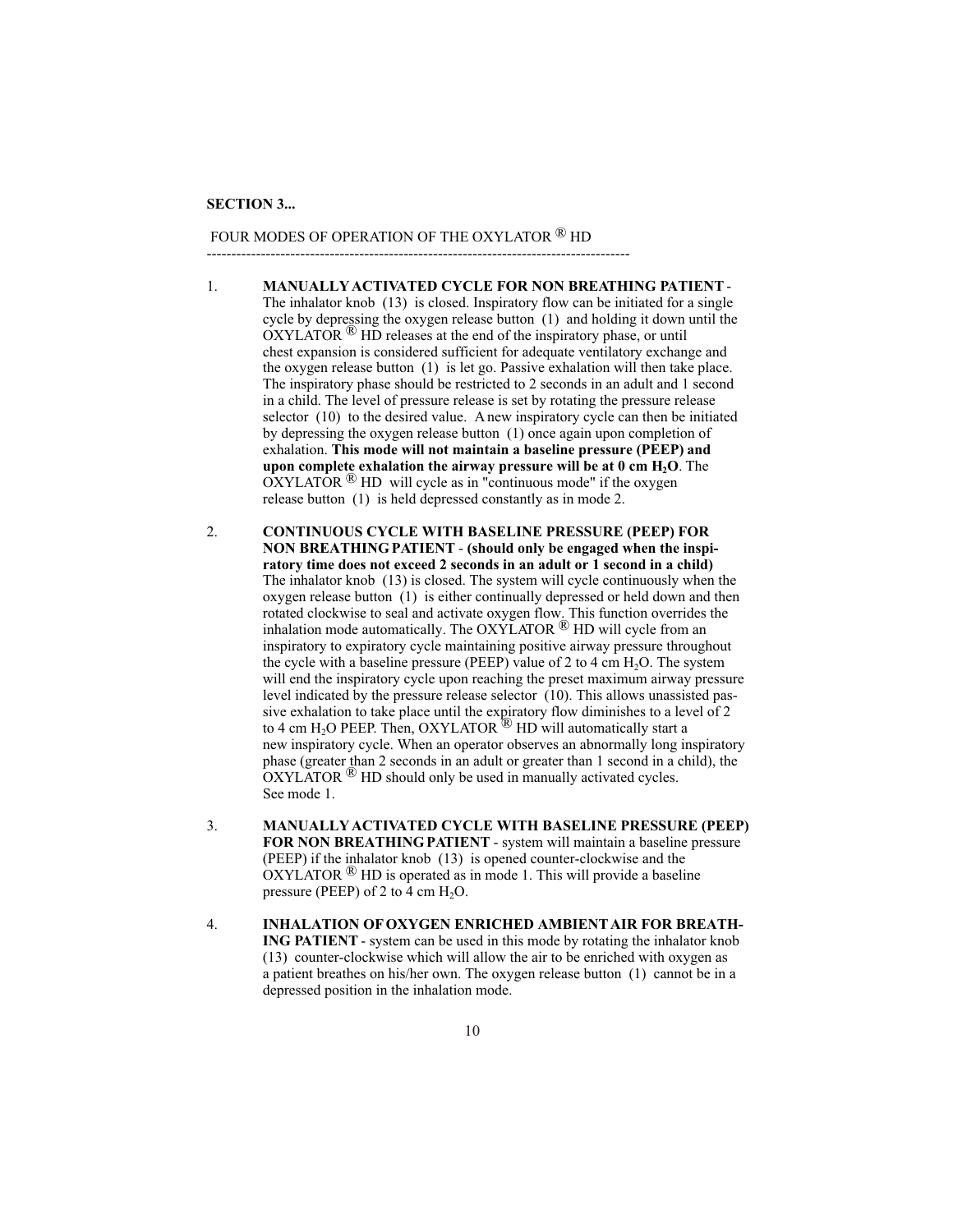#### **SECTION 4...**

OPERATING INSTRUCTIONS -----------------------------------------

| $\sqrt{N}$ | The following instructions are for the proper use of the OXYLATOR $\bigcirc$ HD |
|------------|---------------------------------------------------------------------------------|
|            | They are to be followed to provide adequate ventilation when attempting Cardio- |
|            | pulmonary Resuscitation. The user of this device must have knowledge of cpr     |
|            | techniques. The instructions deal strictly in the proper use of the device.     |

- 1. The OXYLATOR  $\&$  HD hose must be connected to the available oxygen supply, a wall outlet or a pressurized cylinder.
- 2. When using a pressurized cylinder, open main valve and ensure regulator indicates a reading of between 40 psig and 80 psig; adjust if necessary.
- 3. Attach suitable mask or endotracheal tube to patient connection (7), make sure mask is rotated into proper position so that an effective seal can be achieved.
- 4. Ensure inhalator knob (13) is fully closed, and depress oxygen release button (1) briefly to test for oxygen flow.
- 5. Rotate maximum airway pressure release selector (10) to desired setting simply by aligning pressure value with the indicator eye (18). The pressure can be adjusted from 15 to 30 cm H<sub>2</sub>O. It should be initially set at 15 cm H<sub>2</sub>O and increased if the operator in his or her opinion determines that the patient needs greater airway pressure. When used with an endotracheal tube, select a maximum airway pressure of 20 cm  $H<sub>2</sub>O$  to start, then adjust as required.
- 6. After positioning person and establishing a proper airway, place mask on person's face so as to achieve a complete seal with one hand; using the other hand, depress oxygen release button (1) completely while maintaining mask seal against the person's face. Hold down oxygen release button (1) FIRMLY or, if appropriate, depress, then turn oxygen release button (1) clockwise for continuous oxygen flow. The unit will start cycling continually. OXYGEN RELEASE BUTTON (1) MUST BE HELD MANUALLY DEPRESSED OR KEPT IN LOCKED-IN POSITION AT ALL TIMES FOR CONTINUOUS CYCLING.
	- $\sqrt{N}$ CAUTION; WITHOUT A PROPER MASK SEAL THE DEVICE CANNOT CYCLE. A NON-CYCLING DEVICE INDICATES THAT IMPROVEMENT IN AIRWAY MANAGEMENT INCLUDING A PROPER MASK SEAL IS NEEDED.
- 7. An audible, rapid "clicking" or buzzing sound indicates airway obstruction, STOP!, take necessary steps to clear airway, then reposition person to continue. REPEAT step # 6. An obstruction is also confirmed by observing the rapid movement of the valve tip (17) of the main valve (8).
- 8. A natural breathing pattern will ensue as the OXYLATOR  $\bigcirc$  HD continually cycles. Ensure that the inspiratory phase does not exceed 2 seconds in an adult or 1 second in a child at any maximum airway pressure setting selected. Switch to manual mode if necessary. see page 10.
- 9. To stop flow of oxygen, let go of the oxygen release button (1) or, if oxygen release button (1) is in locked-in position, rotate it counter-clockwise.
- 10. If the OXYLATOR  $^{\circledR}$  HD stops cycling during continuous cycling, release the OXYGEN RELEASE BUTTON (1) and restart after increasing the pressure by rotating the PRESSURE RELEASE SELECTOR  $(10)$  by 5 cm  $H<sub>2</sub>O$ . In some patients, higher cycling pressures are required to overcome increased airway resistance.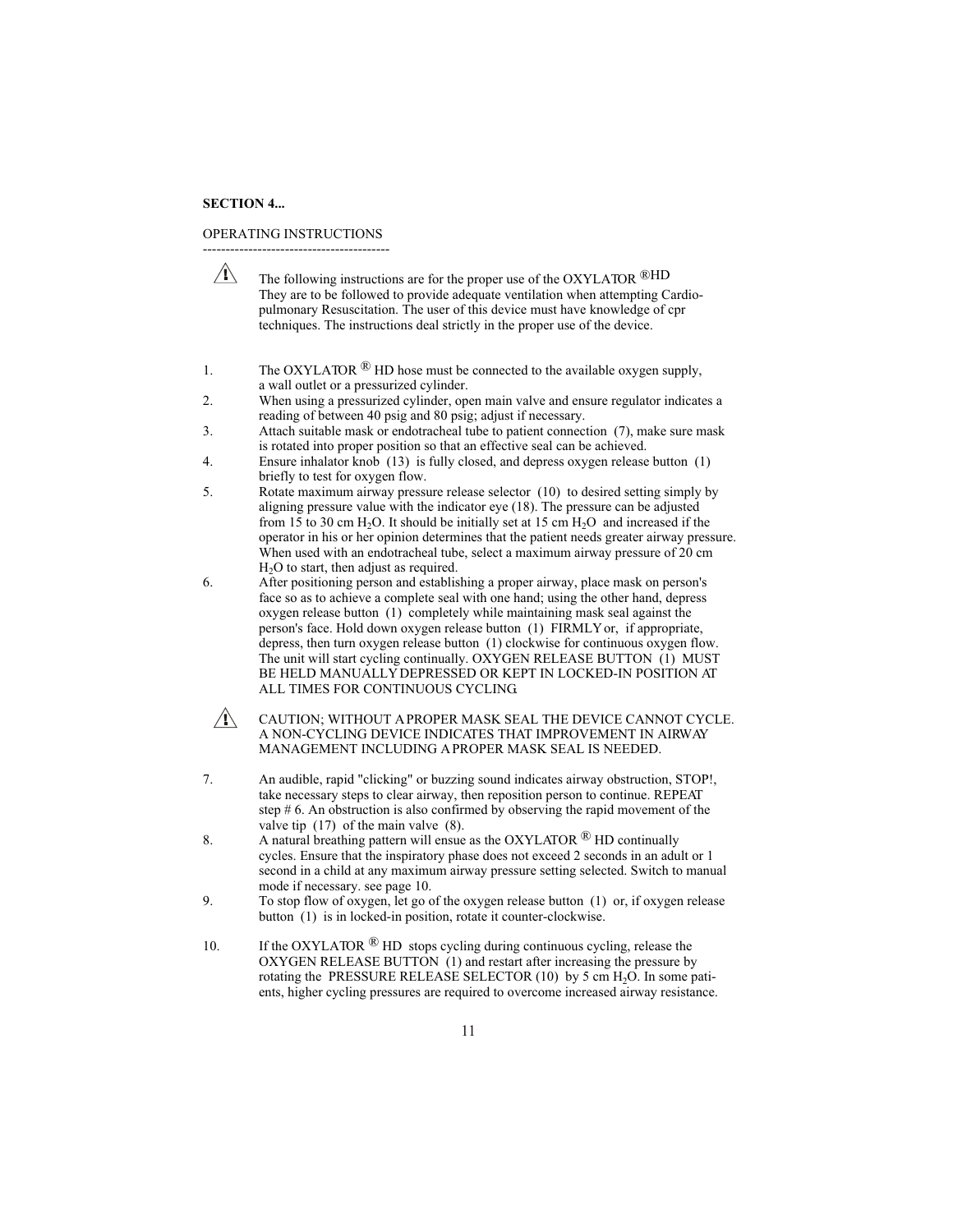#### **SECTION 5...**

#### CLEANING AND DISINFECTING

---------------------------------------------

The components of the OXYLATOR  $\mathcal{B}$  HD are made from acetal, aluminum and stainless steel. This enables the unit to be cleaned and disinfected routinely after each use. The OXYLATOR  $\mathcal{B}$  HD must be cleaned, disinfected and the filter replaced after each use..

#### **CLEANING THE OXYLATOR HD. ®**

- 1. Separate the OXYLATOR  $\overset{\textcircledR}{\sim}$  HD from oxygen hose connection (2).<br>2. Detach patient connection (7) by rotating its knurled rim in a counter-
- Detach patient connection (7) by rotating its knurled rim in a counterclockwise direction.
- 3. Remove and DISCARD the USED FILTER (6) from its place in the patient connection (7).
- 4. Detach top cap (14) by unscrewing in a counter-clockwise direction; pull out main valve (8) from its chamber.
- 5. Use a mild soap solution to wash out the four components. Then rinse the four components thoroughly with distilled water.
- 6. Wipe off the water from all components. Firmly tap the components of the unit against the palm of the hand and wipe off the water. Perform for both ends of the valve body, the main valve  $(8)$ , top cap  $(14)$  and the patient connection (7). Repeat this step as necessary until no water droplets are observed.
- 7. Insert main valve (8) into its chamber and screw on top cap (14) clockwise. DO NOT OVERTIGHTEN! HAND-TIGHTEN ONLY.Assure that serial number on main valve (8) is identical to serial number on the pressure release selector (10) when cleaning more than one OXYLATOR  $\overline{B}$  HD at a time.
- 8. Attach hose to oxygen hose connection (2) by hand. Depress oxygen release button (1) to check for flow.Cover the patient connection end (7) of the valve body with the palm of the hand and depress oxygen release button (1) for a short burst to clear away any trapped water residue. Blot any resulting water droplets. Remove top cap (14) and main valve (8) and blot out any visible liquid in the valve body, on the main valve (8) and top cap (14). Repeat this step of blowing oxygen/ drying until no moisture is visible in the main body, the main valve (8) and top cap (14) and that all components are dry. Reassemble main body, main valve (8) and top cap (14).
- 9. Insert a new filter (6) into its position in patient connection (7). Screw patient connection (7) clockwise onto unit. **!**  $\triangle$  DO NOT OVERTIGHTEN! HAND-TIGHTEN ONLY.
- 10. Remove hose connection from pressure source.

#### **DISINFECTING THE OXYLATOR HD. ®**

- 1. Follow steps 1. through 4. above, wash out and rinse the four components, then disinfect components using a disinfecting solution, or boiling water. Then rinse the four components thoroughly again with distilled water.
- 2. Continue with steps 6. to 10. above.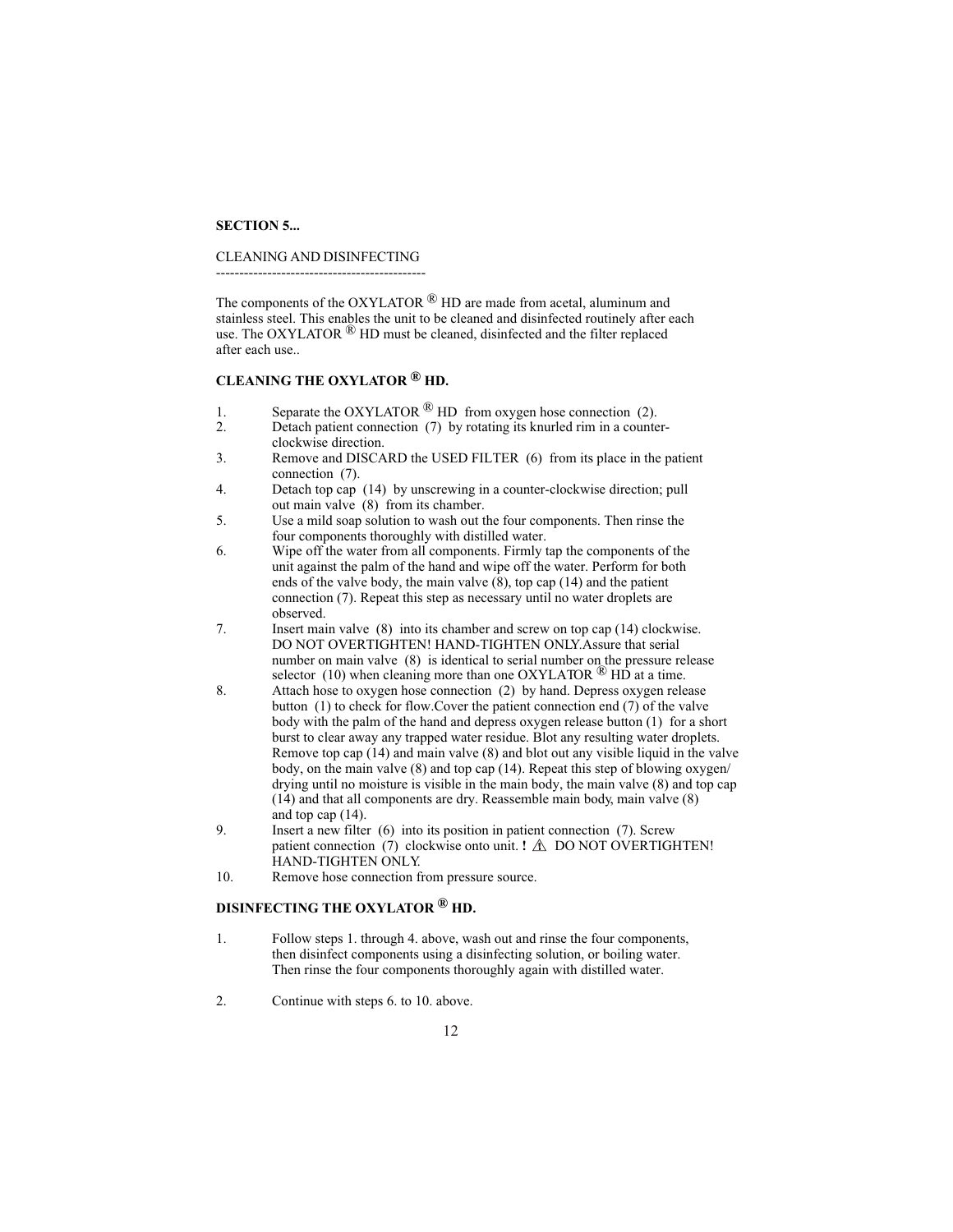#### INSTRUCTIONS FOR CLEANING THE OXYLATOR  $^{\circledR}$  HD AFTER CONTAMINATION BY VOMITUS.

- 1. Remove mask from patient connection (7).
- 2. Detach patient connection (7) by rotating its knurled rim in counter-clockwise direction.
- 3. Remove and discard the used filter (6) from its place in the patient connection (7)

-----------------------------------------------------------------------------------

- 4. If necessary, wipe clean inside secondary chamber (3), depress the oxygen release button (1) to blow out any possible materials that may have penetrated through the particle filter (6), wipe secondary chamber (3) clean again if necessary.
- 5. Insert new filter (6) into its position in patient connection (7). Screw patient connection (7) clockwise onto unit. DO NOT OVERTIGHTEN! Press the oxygen release button (1) for a quick burst of oxygen to check for flow.
- 6. Attach mask (new or cleaned) to patient connection (7).
- 7. The OXYLATOR  $\bigcirc$  HD is ready for use again.

**NOTE:** A filter change should normally take approximately 20 seconds.

**7** PATIENT **CONNECTION 6** FILTER VALVE BODY **8** MAIN VALVE **14** TOP CAP

#### **DISASSEMBLY FOR CLEANING THE OXYLATOR<sup>®</sup> HD**

#### \*\*\*WARNING\*\*\*

ENSURE THAT THE OXYLATOR  $^{\circledR}$  HD is DRY BEFORE EXPOSING THE UNIT TO FREEZING CONDITIONS. LIQUID OR WATER IN VALVES MAY CAUSE THEM TO MALFUNCTION IN FREEZING TEMPERATURES. DO NOT AT ANY TIME USE GREASE OR OIL FOR ANY PURPOSE ON THE OXYLATOR  $^{\circledR}$  HD. DO NOT USE THE UNIT IN OXYGEN DEFICIENT ATMOSPHERES OR NEAR OPEN FLAMES. DO NOT SMOKE WHILE USING THE OXYLATOR <sup>®</sup> HD OR ANY OTHER OXYGEN EQUIPMENT. DO NOT AUTOCLAVE THE OXYLATOR <sup>®</sup> HD.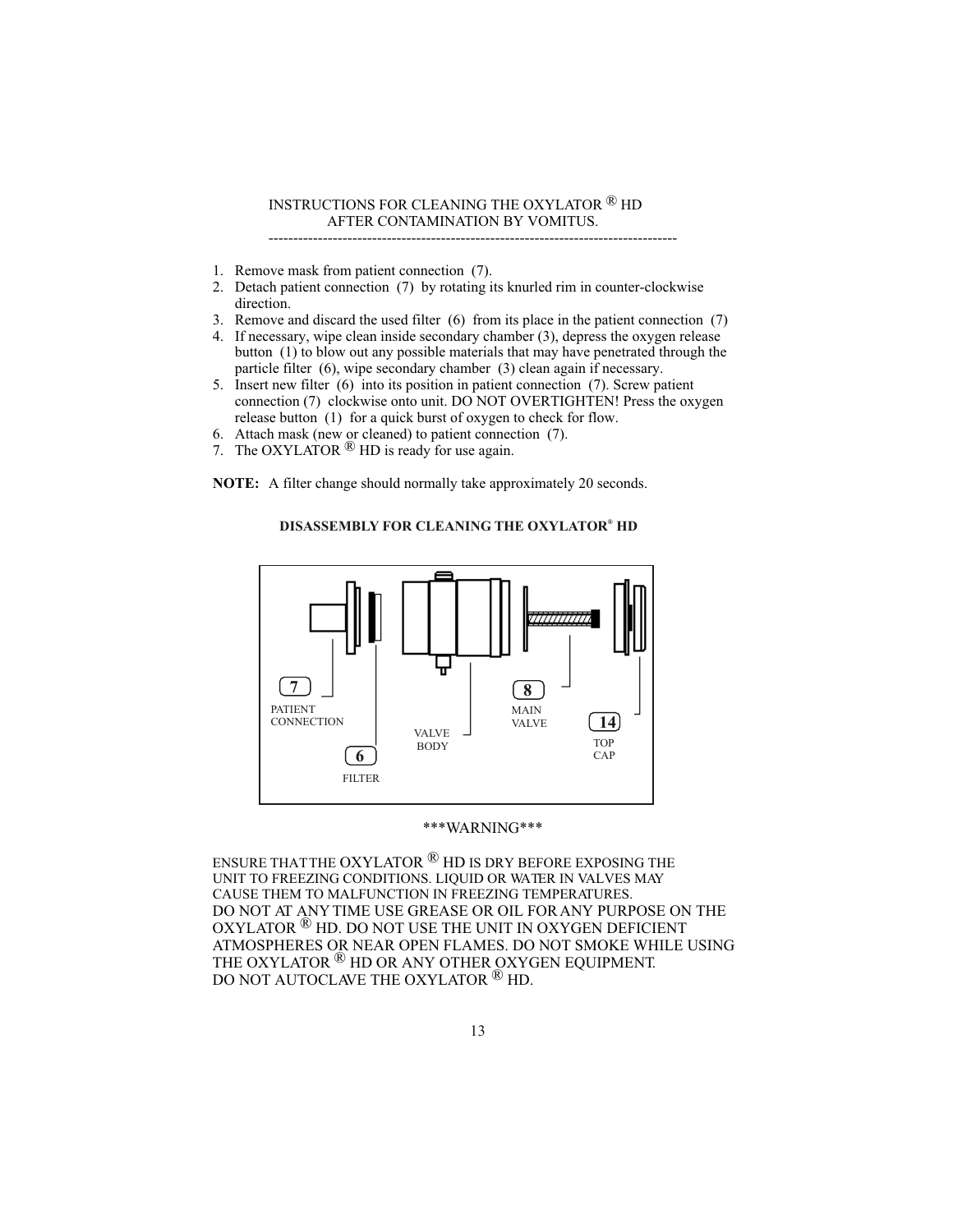#### **SECTION 6...**

#### MAINTENANCE

-----------------------

Due to the revolutionary new design and functional characteristics of the  $OXYLATOR \n<sup>®</sup> HD$ , minimal maintenance is required!

The OXYLATOR  $\mathbb{B}$  HD will function for millions of cycles without requiring any form of maintenance. However, the unit should be periodically subjected to short "bursts" of a few seconds (1 - 2 seconds). This can be accomplished simply by depressing the oxygen release button (1) with the unit connected to its pressure supply.

If for ANY REASON the unit malfunctions, remove the device from service and contact your sales person, distributor, or agent for help. If the problem cannot be solved, the device should be returned to CPR MEDICAL DEVICES INC. or its distributor in your territory for repair or replacement.

DO NOT DISMANTLE OR ATTEMPT TO REMOVE ANY COMPONENTS OTHER THAN THOSE REQUIRED FOR ROUTINE CLEANING! ANY TAMPE-RING WITH THE OXYLATOR  $^{\circledR}$  HD WILL VOID THE WARRANTY AND MAY CAUSE THE UNIT TO MALFUNCTION!

#### **SECTION 7...**

WARRANTY

------------------

CPR MEDICAL DEVICES INC. warrants this product to be free from any defects in material and workmanship for a period of five (5) years from the date of purchase to the initial purchaser. Warranty card must be completed to validate warranty.

The warranty will be void if any filters are used other than the ones supplied by CPR MEDICAL DEVICES INC. or its distributors.

All shipping charges for returned goods should be prepaid. Upon inspection and evaluation of the returned unit by CPR MEDICAL DEVICES INC. or its distributors, the OXYLATOR  $\mathbb{R}$  HD will be either replaced or repaired to conform to the required standards.

Any evidence of tampering or disassembly of the valve for any purpose other than routine cleaning and maintenance shall void this warranty.

CPR MEDICAL DEVICES INC. shall in no event be liable for any consequential damages, nor for loss, damage or expenses directly or indirectly arising from the use the OXYLATOR  $\overset{\circ}{\mathbb{B}}$  HD.